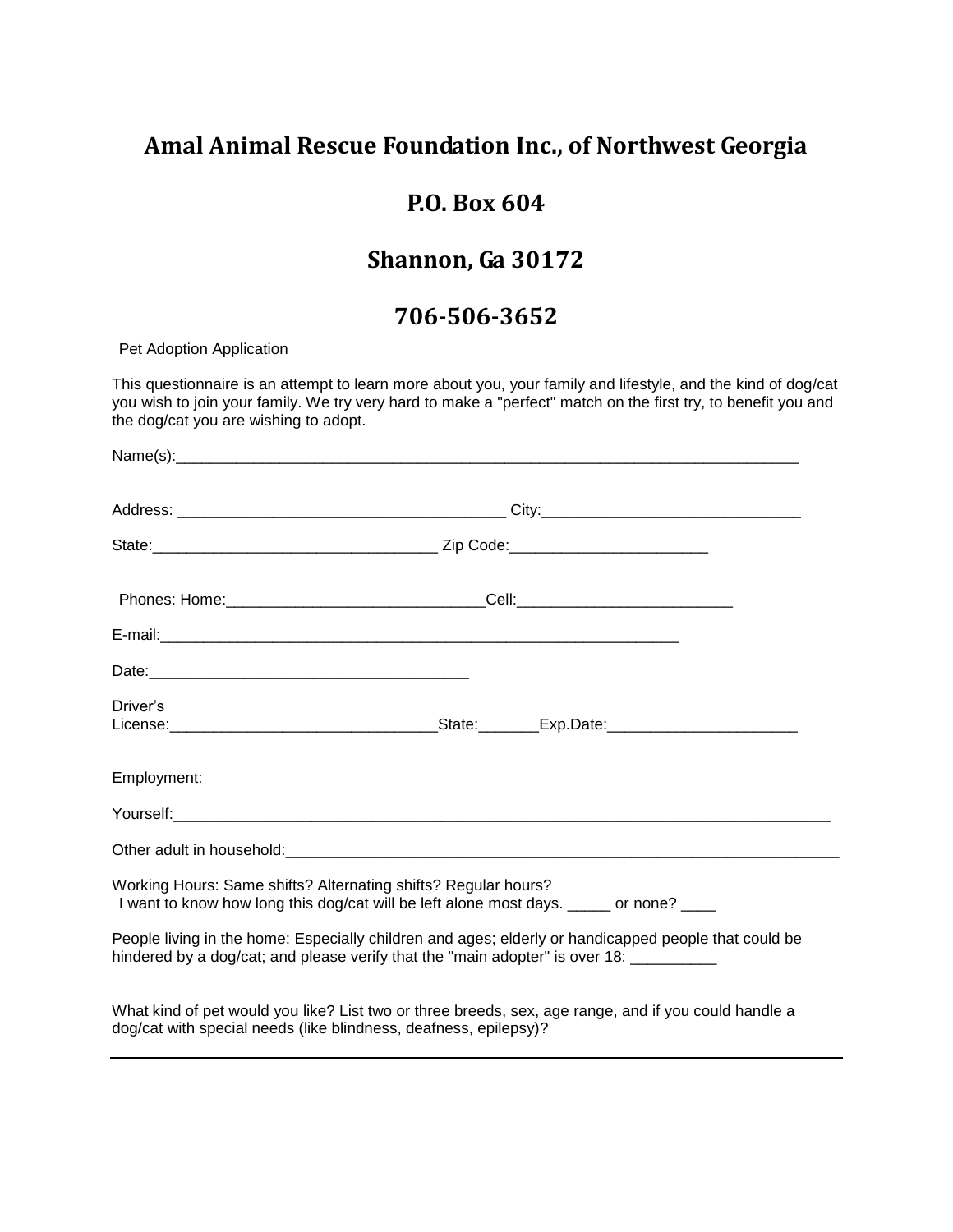Are all of the people living in the home agreeable to owning a pet?

Will everyone help to take care of the dog/cat or will this become the responsibility of one person?

Is anyone known to be allergic to dog/cat dander? \_\_\_ if so, how will you deal with this?

| Vet reference: Name, |  |  |  |
|----------------------|--|--|--|
|                      |  |  |  |
|                      |  |  |  |

| City,  | State: |  |  |  |
|--------|--------|--|--|--|
|        |        |  |  |  |
| Phone: |        |  |  |  |

May we contact your vet as reference? \_\_\_\_

May we obtain information about past pets you've owned?

Another reference?

Name: the contract of the contract of the Phone:  $\Box$  Phone:

FOR DOG ADOPTIONS:

Please describe your home and yard: Single dwelling/apartment/townhouse/renting; pool on property? Is pool enclosed by fencing?\_\_\_\_\_\_\_\_\_\_\_\_\_\_\_\_\_\_ Is house close to road?\_\_\_\_\_\_\_\_ Close to neighbors? (Circle applicable items or describe for yourself.)

Do you have fencing? If yes, please describe (as metal, wood or other?)

Is fence attached to house? Leight? Surrounds front or back yards?

Number of gates? How much yard area does it enclose? Is it in good repair?

Could a dog go under or over it easily? If you don't have a fenced yard, how will the dog exercise and relieve itself?

If you rent, does your proprietor allow pets and know that you are adopting? \_\_ Name and phone number of proprietor?

How many hours per day will this dog be left alone? \_\_\_ Will it be crated or loose in the house or kenneled or tied in the yard? (Circle or give own response.)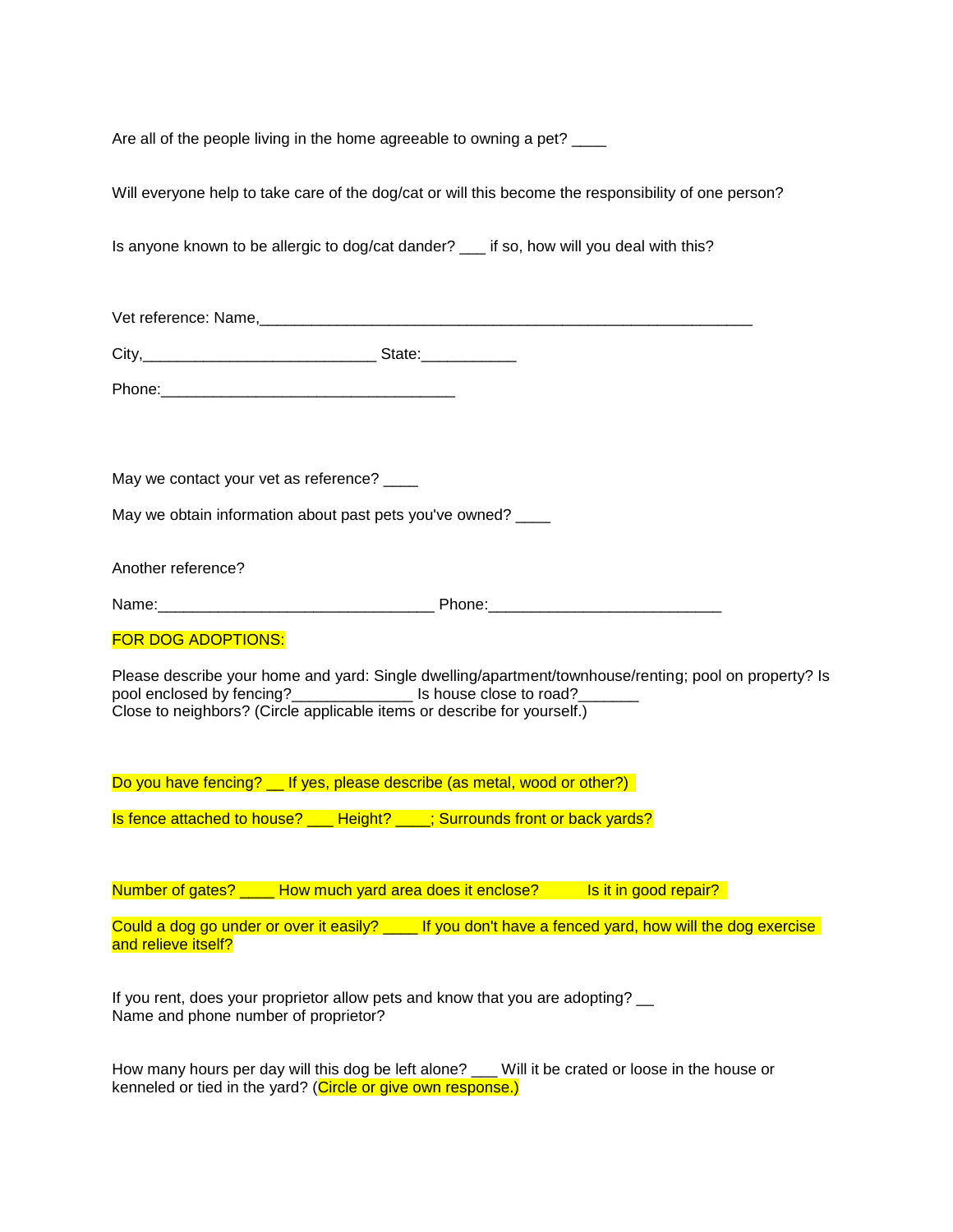Do you travel often? would you take the dog/cat with you, board it or make other provisions?

Are you aware of the costs of pet ownership (food, annual vet expenses, dental care, grooming needs, possible altering. Are you financially able to afford ongoing care for this pet?

If you presently own other pets, please list and describe ---Age, breed, sex, how long you've had them; are they spayed/neutered? (Example: 6 yr. spayed dachshund owned since 2 yr. - got from rescue; 1 yr. neutered cat bought from breeder.)

Were you raised around dogs/cats or are you an experienced dog/cat owner? \_\_\_ Are you familiar with the breed of dog/cat you are requesting to adopt? \_\_\_ (Have you owned one before or do you own one now or know one well from within the family?)

Underline choices: What are you looking for in this dog/cat?

Any other qualities you are looking for?

Are you aware of the value of crating a dog to give it a quiet, safe space of its own, but never using it too long or as punishment? Do you believe in crating?

Ideally, we (or a cooperating rescue group) should visit your home before you adopt an animal from us. This gives us an over-all picture of the dog's new environment, and we may be able to make suggestions to help you get ready for your new family member. Would you have any objections to this?

May we have a visit before and after placement?

The information you give in this form will become part of your adoption agreement if you adopt a dog from us. Our group may reclaim custody of a dog/cat if responsible care is not provided: The dog must live indoors and get vetted annually or as needed.

Please remember that all of us are working together on behalf of this dog's/cat's lifetime of care, and this contract is to enforce the spirit of this agreement.

Although we will try to be very honest about a dog's/cat's known background, habits, and personality, you can expect a "get-acquainted" time together.

Please dog/cat-proof your house. Prepare ahead by removing poisonous plants, household chemicals,